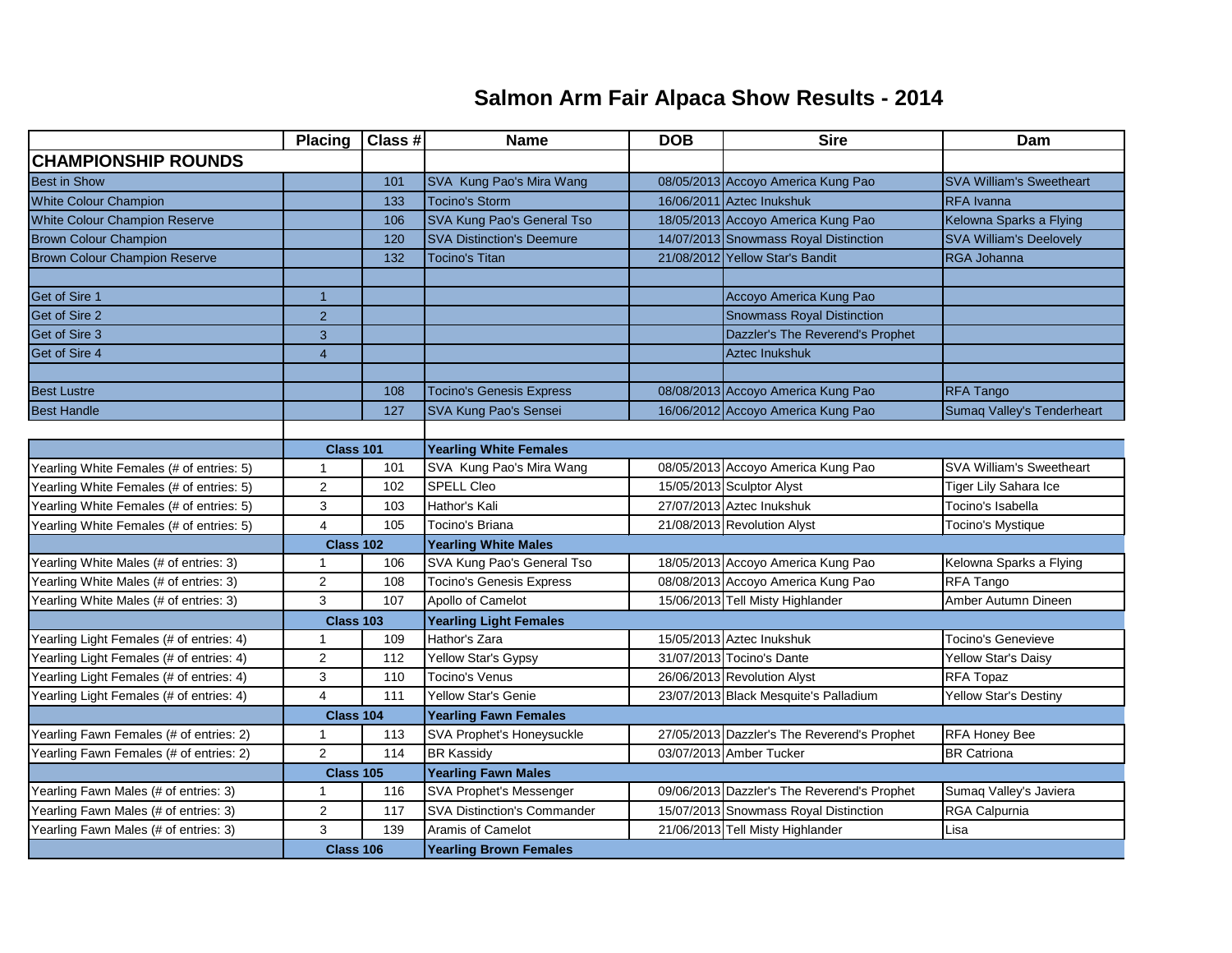| Yearling Brown Fales (# of entries: 4)  | $\mathbf{1}$     | 120 | <b>SVA Distinction's Deemure</b>    | 14/07/2013 Snowmass Royal Distinction       | SVA William's Deelovely        |  |
|-----------------------------------------|------------------|-----|-------------------------------------|---------------------------------------------|--------------------------------|--|
| Yearling Brown Fales (# of entries: 4)  | $\mathbf{2}$     | 118 | <b>Yellow Star's Grace</b>          | 11/06/2013 Yellow Star's Bandit             | <b>Yellow Star's Diamond</b>   |  |
| Yearling Brown Fales (# of entries: 4)  | 3                | 119 | Avena of Camelot                    | 17/06/2013 Tell Misty Highlander            | <b>Tiger Tale Emma</b>         |  |
| Yearling Brown Fales (# of entries: 4)  | 4                | 115 | Sunkeya Caliente                    | 28/07/2013 Yellow Star's Bandit             | Aztec Prada                    |  |
|                                         | Class 107        |     | <b>Yearling Brown Males</b>         |                                             |                                |  |
| Yearling Brown Males (# of entries: 2)  | 1                | 121 | <b>SVA Distinction's Ringleader</b> | 01/05/2013 Snowmass Royal Distinction       | SVA Teemu's Teeaberry          |  |
| Yearling Brown Males (# of entries: 2)  | $\overline{2}$   | 122 | Sunkeya Zamaras                     | 29/06/2013 DLH Sunkist's Rock               | <b>PSA Royal Velvet</b>        |  |
|                                         | <b>Class 108</b> |     | <b>Yearling Black Males</b>         |                                             |                                |  |
| Yearling Black Males (# of entries: 1)  |                  | 123 | Sunkeya Tintaya                     | 05/05/2013 Dazzler's The Reverend's Prophet | <b>DLH Crista Pearl</b>        |  |
|                                         | Class 109        |     | <b>Yearling Grey Females</b>        |                                             |                                |  |
| Yearling Grey Females (# of entries: 1) |                  | 124 | Yellow Star's Geisha                | 15/06/2013 DLH Sunkist's Rock               | <b>Yellow Star's Chocolate</b> |  |
|                                         | Class 110        |     | 2 Year White Females                |                                             |                                |  |
| 2 Yr White Females (# of entries: 2)    | 1                | 125 | Tocino's Ciara                      | 04/06/2012 SNF Helix                        | RFA Topaz                      |  |
| 2 Yr White Females (# of entries: 2)    | $\overline{2}$   | 126 | Samoa of Camelot                    | 22/07/2012 Tell Misty Highlander            | <b>ASC Peruvian Annie</b>      |  |
|                                         | Class 111        |     | 2 Year White Males                  |                                             |                                |  |
| 2 Yr White Males (# of entries: 2)      | 1                | 130 | Tocino's Chimu                      | 29/07/2012 Aztec Inukshuk                   | Tocino's Isabella              |  |
| 2 Yr White Males (# of entries: 2)      | $\overline{2}$   | 129 | <b>Tocino's Matrix</b>              | 25/07/2012 Aztec Inukshuk                   | St Mary's Celestial Star       |  |
|                                         | Class 112        |     | 2 Year Fawn Males                   |                                             |                                |  |
| 2 Yr Fawn Males (# of entries: 1)       |                  | 131 | Romeo of Camelot                    | 23/08/2012 ASC Peruvian Da Vinci            | Amber Autumn Cricket           |  |
|                                         | Class 113        |     | 2 Year Brown Males                  |                                             |                                |  |
| 2 Yr Brown Males (# of entries: 1)      |                  | 132 | Tocino's Titan                      | 21/08/2012 Yellow Star's Bandit             | RGA Johanna                    |  |
|                                         | Class 114        |     | 2 Year Multi Males                  |                                             |                                |  |
| 2 Yr Multi Males (# of entries: 2)      | 1                | 127 | SVA Kung Pao's Sensei               | 16/06/2012 Accoyo America Kung Pao          | Sumaq Valley's Tenderheart     |  |
| 2 Yr Multi Males (# of entries: 2)      | $\overline{2}$   | 128 | Sunshine Valley's Rocker            | 03/07/2012 Aztec Inukshuk                   | Sunshine Valley's Rockette     |  |
|                                         | Class 115        |     | <b>Mature White Males</b>           |                                             |                                |  |
| Mature White Males (# of entries: 5)    | 1                | 133 | Tocino's Storm                      | 16/06/2011 Aztec Inukshuk                   | RFA Ivanna                     |  |
| Mature White Males (# of entries: 5)    | $\overline{2}$   | 137 | <b>Tocino's Dante</b>               | 16/05/2008 RFA D'Arcy                       | RFA Ivanna                     |  |
| Mature White Males (# of entries: 5)    | 3                | 135 | Tocino's Popcorn                    | 25/06/2010 DLA Pastoro                      | Jolimont Peruvian Grazia       |  |
| Mature White Males (# of entries: 5)    | 4                | 136 | Sunshine Valley's Dominic           | 25/06/2010 IAOC Bolivian Rockafella         | PSA Ellie May                  |  |
|                                         | Class 116        |     | <b>Mature Light Males</b>           |                                             |                                |  |
| Mature Light Males (# of entries: 1)    | 1                | 138 | Sunshine Valley's Cap-Rock          | 10/07/2011 IAOC Bolivian Rockafella         | <b>VIAC Caprice</b>            |  |
|                                         | Class 117        |     | <b>Mature Brown Males</b>           |                                             |                                |  |
| Mature Brown Males (# of entries: 1)    | -1               | 140 | SVA Prophet's Deeacon               | 08/07/2011 Dazzler's The Reverend's Prophet | SVA William's Deelovely        |  |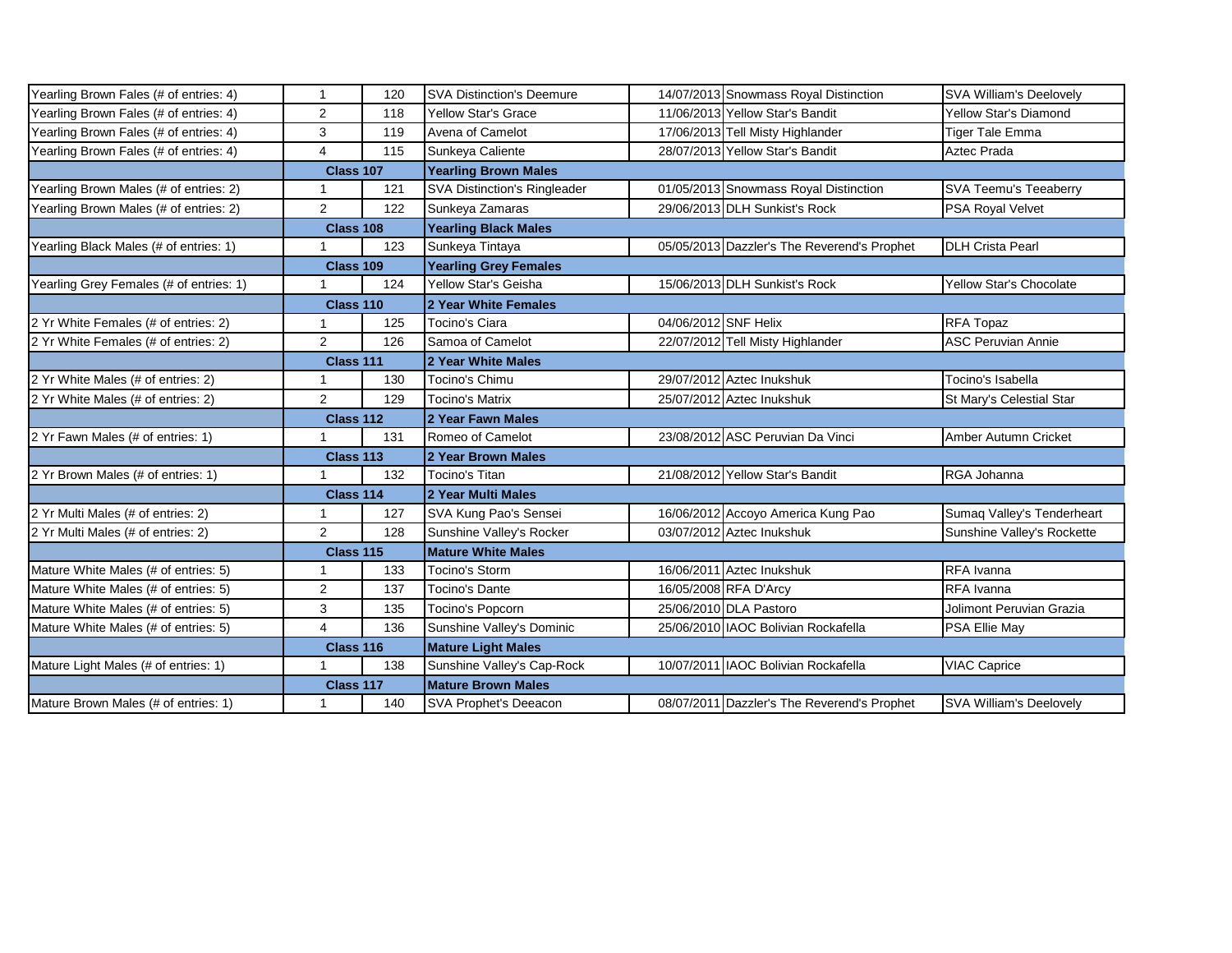| <b>Farm Name</b>                |  |  |  |  |
|---------------------------------|--|--|--|--|
|                                 |  |  |  |  |
| Sumaq Valley Alpacas            |  |  |  |  |
| <b>Tocino Alpacas</b>           |  |  |  |  |
| Sumaq Valley Alpacas            |  |  |  |  |
| Sumaq Valley Alpacas            |  |  |  |  |
| Hathor Alpacas / Tocino Alpacas |  |  |  |  |
|                                 |  |  |  |  |
| Sumaq Valley Alpacas            |  |  |  |  |
| Sumaq Valley Alpacas            |  |  |  |  |
| Sumaq Valley Alpacas            |  |  |  |  |
| <b>Tocino Alpacas</b>           |  |  |  |  |
|                                 |  |  |  |  |
| <b>Tocino Alpacas</b>           |  |  |  |  |
| Sumaq Valley Alpacas            |  |  |  |  |
|                                 |  |  |  |  |
|                                 |  |  |  |  |
| Sumaq Valley Alpacas            |  |  |  |  |
| Sunkeya Farm Alpacas            |  |  |  |  |
| <b>Hathor Alpacas</b>           |  |  |  |  |
| <b>Hathor Alpacas</b>           |  |  |  |  |
| Sumaq Valley Alpacas            |  |  |  |  |
| Tocino Alpacas                  |  |  |  |  |
| Camelot Haven                   |  |  |  |  |
|                                 |  |  |  |  |
| Hathor Alpacas                  |  |  |  |  |
| Yellow Star Ranch               |  |  |  |  |
| Tocino Alpacas                  |  |  |  |  |
| Yellow Star Ranch               |  |  |  |  |
|                                 |  |  |  |  |
| Sumaq Valley Alpacas            |  |  |  |  |
| Sunkeya Farm Alpacas            |  |  |  |  |
|                                 |  |  |  |  |
| Sumaq Valley Alpacas            |  |  |  |  |
| Sumaq Valley Alpacas            |  |  |  |  |
| Camelot Haven                   |  |  |  |  |
|                                 |  |  |  |  |